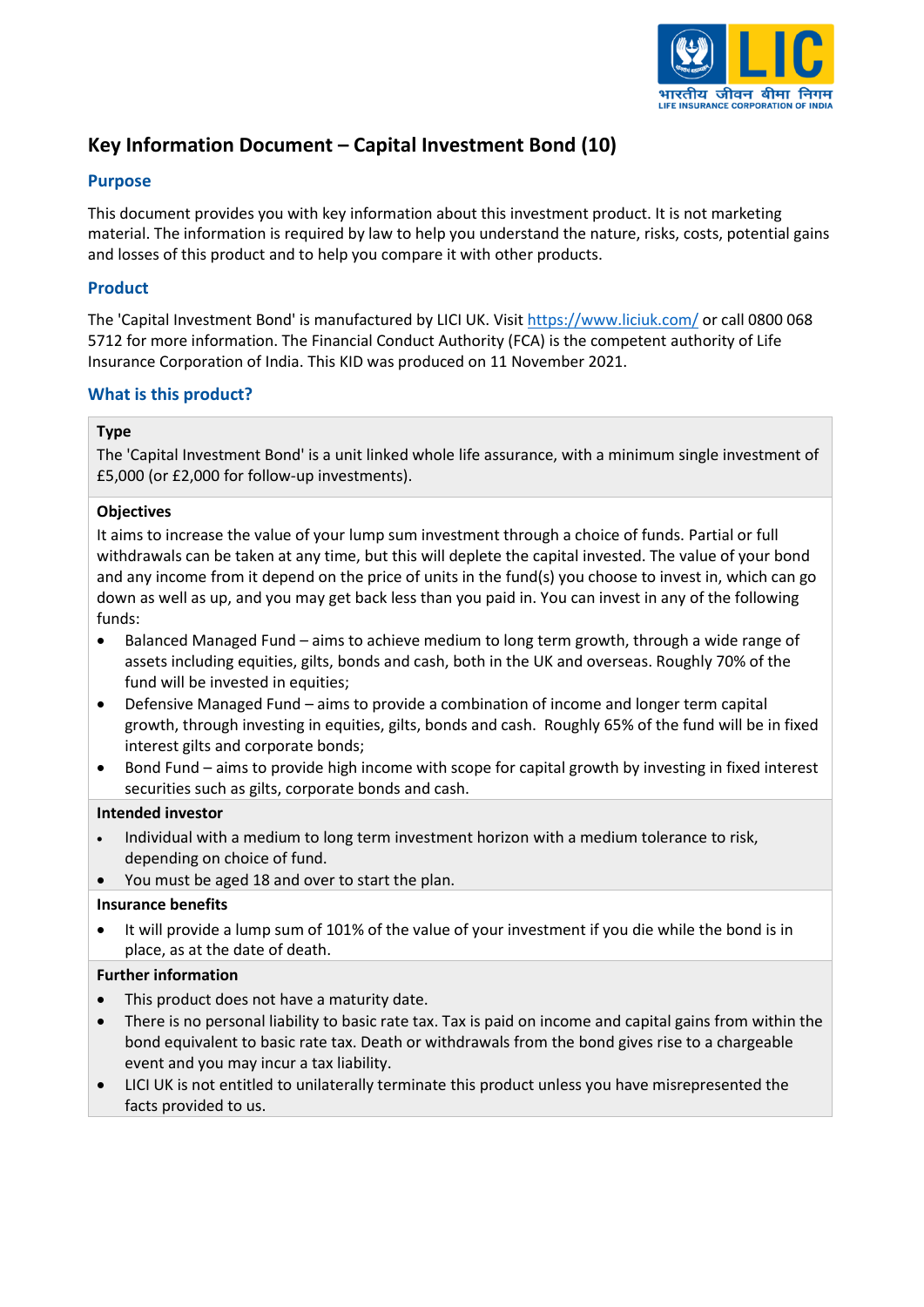

### **What are the risks and what could I get in return?**



The risk indicator assumes you keep the product for 10 years.

The summary risk indicator is a guide to the level of risk of this product compared to other products. It shows how likely it is that the product will lose money because of movements in the markets or because we are not able to pay you. We have classified this product as 3 out of 7, which is a medium-low risk class. This rates the potential losses from future performance at a medium-low level, and poor market conditions could impact the capacity of LICI UK to pay you. It will provide a lump sum of 101% of the value of your investment if you die while the bond is in place, as at the date of death. If LICI UK is not able to pay you what is owed, you could lose your entire investment.

#### **Performance Scenarios**

This table shows the money you could get back over the next 10 years, under different scenarios, assuming that you invest £10,000 in the Balanced Managed Fund. The scenarios shown illustrate how your investment could perform. You can compare them with the scenarios of other products. The scenarios presented are an estimate of future performance based on evidence from the past on how the value of this investment varies and are not an exact indicator. What you get will vary depending on how the market performs and how long you keep the product. The stress scenario shows what you might get back in extreme market circumstances, and it does not take into account the situation where we are not able to pay you. The figures shown include all the costs of the product itself, and includes the costs of your advisor or distributor. The figures do not take into account your personal tax situation, which may also affect how much you get back. Do not forget that inflation would reduce what you could buy in the future with the amounts shown.

| Investment: £10,000      |                                         |           | 5 years  | 10 years  |
|--------------------------|-----------------------------------------|-----------|----------|-----------|
| Stress scenario          | What you might get back after costs (£) | £4,735    | £6,286   | £4,891    |
|                          | Average return each year (%)            | $-52.65%$ | $-8.87%$ | $-6.90\%$ |
| Unfavourable<br>scenario | What you might get back after costs (£) | £9,430    | £9,996   | £11,413   |
|                          | Average return each year (%)            | $-5.70%$  | $-0.01%$ | 1.33%     |
| Moderate<br>scenario     | What you might get back after costs (£) | £10,459   | £12,512  | £15,655   |
|                          | Average return each year (%)            | 4.59%     | 4.58%    | 4.58%     |
| Favourable<br>scenario   | What you might get back after costs (£) | £11,584   | £15,641  | £21,448   |
|                          | Average return each year (%)            | 15.84%    | 9.36%    | 7.93%     |

### **What happens if LICI UK is unable to pay out?**

If we are unable to pay you what you are owed under the policy terms, then you may be able to reclaim some of your investment through the Financial Services Compensation scheme. The details are available at [https://www.fscs.org.uk/what-we-cover/.](https://www.fscs.org.uk/what-we-cover/) There are no limitations or conditions attached to this scheme.

#### **What are the costs?**

The Reduction in Yield (RIY) shows what impact the total costs you pay will have on the investment return you might get. The total costs take into account one-off, ongoing and incidental costs. LICI UK reserves the right to alter the charges. The amounts shown here are the cumulative costs of the product itself, for three different holding periods under the moderate scenario. The figures assume you invest £10,000. The figures are estimates and may change in the future.

**Risk Indicator**